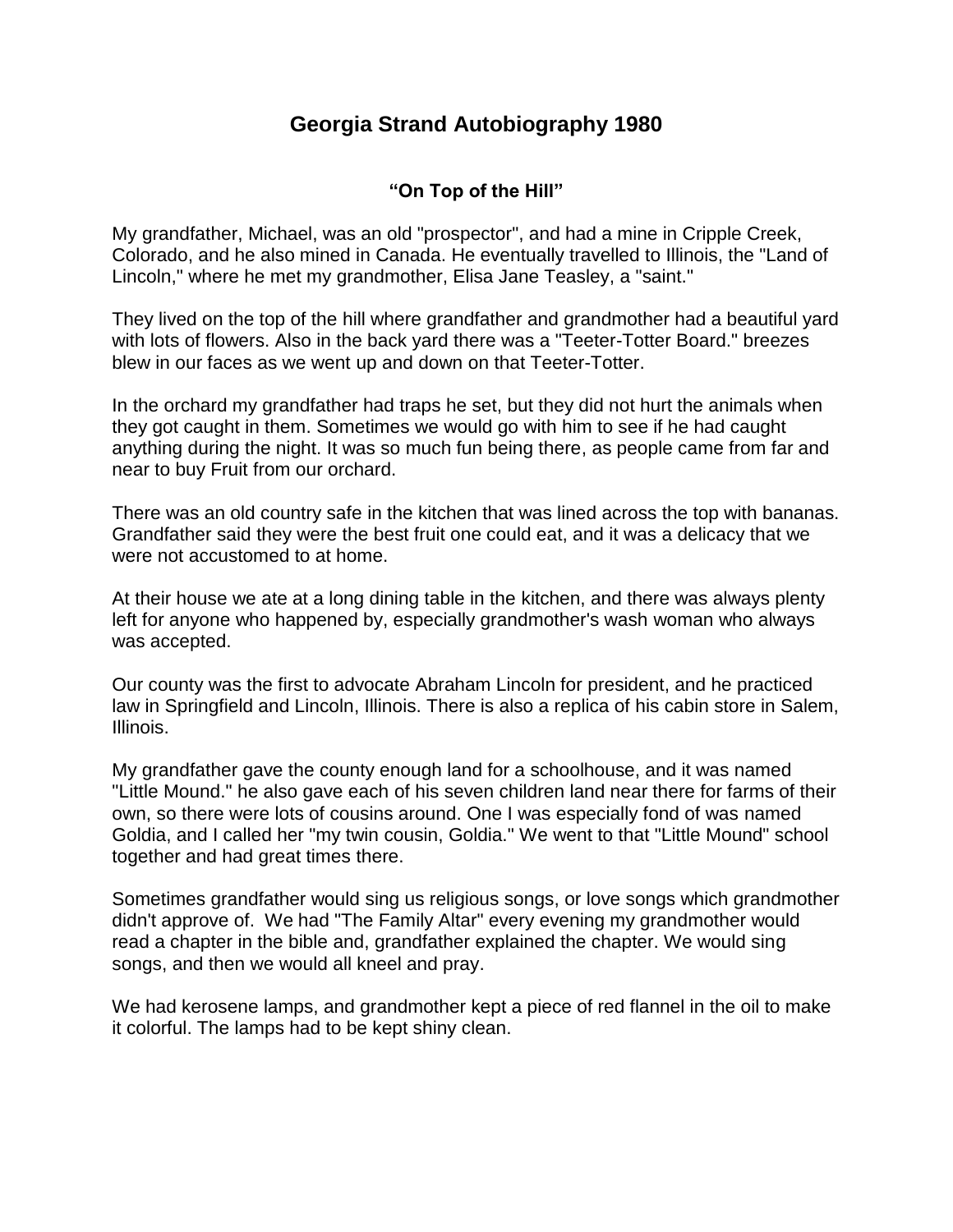My father, Fred Baldwin, and my mother, Susie Carpenter lived near my grandfather and grandmother. My father had gradually deserted us, So my mother's brother, OA, my sister, Lucille, and myself, moved to my grandfather's home.

My mother went to work as a clerk in a dry goods store for 50 cents a day we helped with the work around the house, and sometimes we were made to do it over, but were told in a kind way. I cannot recall a cross word ever spoken my "twin cousin, Goldia" was there part of the time also. We sang every song we knew, as we were doing the work such as "Oh Johnny" - Four Leaf Clover" and many more. My grandmother must have had the patience of Job!

My life was soon to be on the "Top of another Hill." My mother had met a gentleman with five children. One evening I was standing in the yard with my Aunt when we saw my mother and this gentlemen coming down the road in a shiny buggy with beautiful horses. They were married in a short time, and we moved to the top of another hill.

The two sisters, Rena and Lillie, and three brothers, George, Earl and \_\_\_\_\_\_\_\_ were all lined up in the dining room to welcome us when we arrived. Later on a new sister, Callie, arrived. Callie was a doll and mother had no trouble getting help from us to take care of her. My favorite step-brother was Earl.

We had to make our own entertainment after the work was done, and we never missed a day of school or Sunday school.

We had to walk two miles to school. The teacher would get there early and make the fire in a large "pot belly" stove. It was a one room schoolhouse. We had a fifteen minute recess, and played ball and various games. If the boys did something mean, the teacher would often give them a hard whipping. In those days they didn't "spare the rod." the boys would sometimes put books in the seat of their overalls so they wouldn't feel the pain! Every Friday we had a "spelling match" or a "ciphering match." at the end of the year the teacher would say, "class No. 1, you are passed." and so on to the eighth grade, and we would go to the front of the room and recite.

When the water was up over the bridge below our house, across the creek, the horses knew where the bridge was, and they went right over it however, sometimes we were in a very precarious situation. Ironically, we were now living near my paternal grandparents, grandmother and grandfather Baldwin, and would visit them also.

Sometimes I would meet my grandmother Baldwin at the foot of the hill and go with her to church, but I never saw my own father except one time and then it was at a distance.

We visited our maternal grandparents every chance we had. My grandfather Carpenter would sit on the front porch when school was out, and as the children passed, he would give them pennies and crackers, so he was loved right away.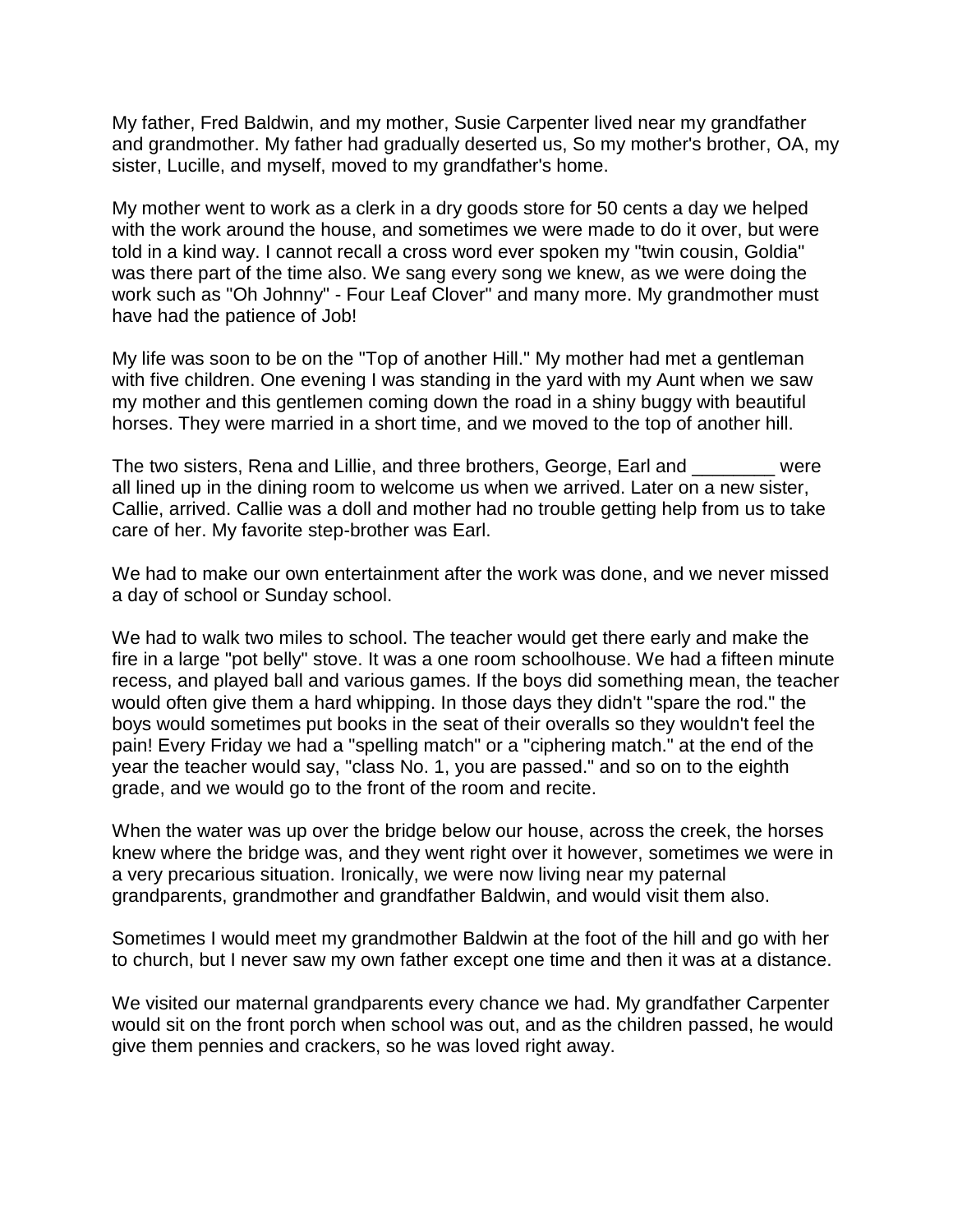It was about this time that the tragedy of the sinking of the "Titanic" happened. My grandfather Carpenter had a book about the ship, and it stated it was, unsinkable, but it sank in 1912. What a terrible tragedy that was.

At the new home, we had a beautiful sleigh and it had a "Surrey with the fringe on the top'" once when we were riding along, my sister, Lucille, half asleep, raised up and said, "mother, I believe we have lost Rena." (The youngest) we stopped and sure enough, there she lay in the middle of the road, unhurt. She still kids us today about trying to get rid of her.

One of my sisters, Lillie, was a beautiful seamstress. The other, Lucille, was a musician, and we would stand around the organ and sing. We had something to sing about, as we all knew Christmas gifts or anything special was hidden behind the organ. I got all the hand-me-downs from my two sisters, but I didn't mind. It made me feel grown up.

For entertainment we would jump rope, ride horseback, or whatever came to mind. We had one old horse, Old Nell that we could trust implicitly. We could ride her double, or triple. We also had a beautiful black retired race horse, La Baron Glorium, and he was mean. He was bought for breeding purposes.

We had lovely cattle and Poland China hogs, but our favorite was Old Nell, and when she died, it was a sad affair. It was very hot and my sister, Lucille, held the umbrella over her until she died.

The boys made our sleds, and when it snowed, the creek would freeze over. We took lanterns, and we could coast down the hill and clear across the creek. Sometimes dad would put the wagon bed on runners, and we would put straw and blankets in it and go to the neighbors to pop popcorn and pull molasses taffy. Our parents would visit in the living room or parlor, while we played in the kitchen.

My sister almost lost a front tooth and always carried a nick on it, as my brother, OA, who was the school teacher, accidently hit her in the mouth with a stove lid lifter. My brother begged her not to cry for fear mother would make us quit playing.

My own father remarried and I have two half brothers which I am very fond of, Ewing and Frederick Baldwin.

Sometimes dad would come in the house and ask mother if she wanted to go to town with him. She never refused once she entered a butter contest and won first prize of \$3.00. It was a contest over the County and held at the court house. We were very proud of her. She was very proud as she had made the best out of 60 lbs. When a grocer ran out of his store, pulling up his pants, and told her if she would bring him all her butter, he would give her over the regular price; she laughed and said "I've been getting that all along."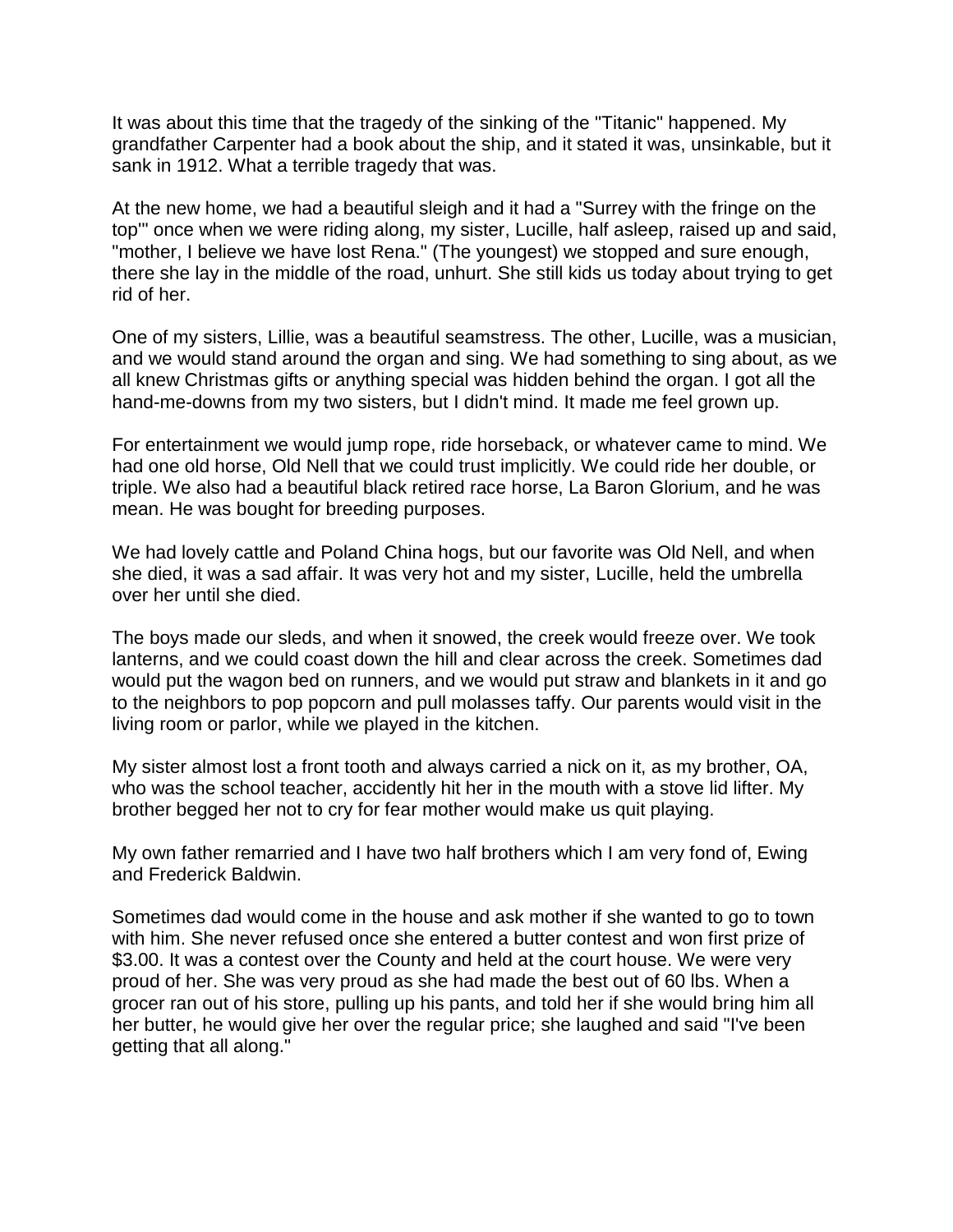We seldom missed a celebration of any kind -fairs, Fourth of July, etc. Instead of taking fried chicken, we bought bologna, cheese, etc, and I vowed then, that when I got big, I would have all the cheese I could eat. We picked berries and sold them for our spending money at the celebrations. Also my twin cousin, Goldia, and I had several free rides on the merry-go-round "Steam Swing" from admirers, so we did quite well. If I saw my dad talking to a bunch of men, I knew he would give me a nickel.

When our parents left home, we were given our jobs to do. The boys did the outside work, and we did the upstairs and downstairs work. My job usually was cleaning the cream separator. I can vision it now, humming and running, and the cream coming out of one big spout and the milk from the other. The neighbors took turns taking the cream to town to sell. Sometimes mother and I would go along in the buggy. I recall how the mud would fall from one of the buggy wheels to the next. It seems dangerous to think of us going alone now. We would take the cream to the "Ice Cream Parlor" to sell, and then sit at a wrought iron ice cream table and have a large dish of ice cream. I haven't tasted any as good since then!

We had no radio or television, but we found plenty to do. Cars were new then, and if we heard one coming down the road, we would all run and hang on the fence, 'til it got out of sight.

The fall season was beautiful, with the leaves turning golden and the cozy fires. Sometimes we would go hickory nut hunting and Dad would show us how to lay them on a flat iron between our knees and crack them so the kernel would come out perfect.

One time our parents had gone to town so we decided to surprise them, and see how many berries we could pick while they were gone. We had an uneven number of acres not too far away we call the "Fraction" where blackberries were plentiful. The boys hitched the horse to the wagon and away we went. When our parents came home, there was five gallons of berries sitting in the center of the dining room table.

Although they were proud of us, mother must have been disgusted after a day of pleasure, to find all that work staring her in the face to be canned, to make jelly.

We were happy when "Thrashing Day" came. A long table was set across the dining room and the old engine would come puffing up the hill. Neighbors would come and assist with the big dinner.

Then came butchering time; the hogs were killed and hung in the smokehouse. Everything was separated and the lard rendered. Then there would be a big sausage fry. The large dining table was cleared and all the sausage, after being ground by hand, was put on the table. Dad would mix it well with salt, pepper, sage, etc., then we would start the frying and tasting session. When it was just right, mother would fry it and put it in quart jars. She also made a green tomato pickle which I wish I had the recipe for now!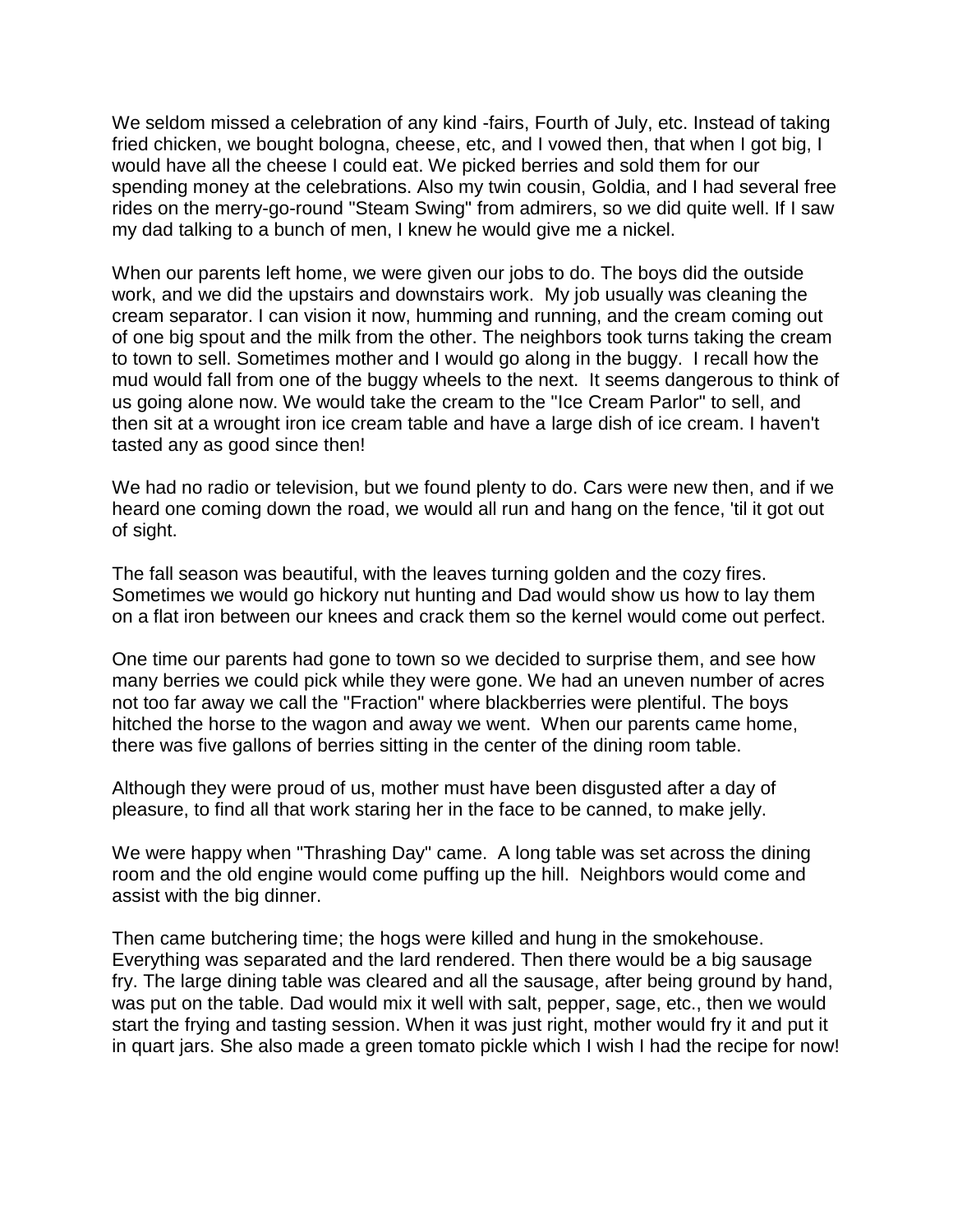Sometimes we would go in the woods and take a broom to make rooms and play housekeeping. I only had one doll that I remember, but we often made our own dolls. Our neighbor, being the only girl, had some china dolls which she shared with us,

The older children got married. My brother, OA, left home and was gone twelve years. Mother died while he was away, but we wrote him and sent gifts. When he returned he could speak Spanish and German fluently. He served in the U. S. Army and also the Mexican army, and was a short distance form where Poncho Villa was finally killed.

I loved school and when I graduated from the eighth grade, my announcement said: "The elevator to success is not running, use the stairs," I had always done that.

My parents decided to move to town so I could go to high school. We moved but Dad stayed on two weeks longer to see about things, and we left a few things to move later. One morning he came in to our place in town and he was crying. Our house had burned during the night, and he just got out five minutes before the big brick flue fell across his bed. Mother was crying also. Now as I am older, I realize that there was evidently arson in the neighborhood, as it was very phenomenal that almost every house in the neighborhood had burned and even our silo, but in those days no one thought of arson,

My teacher told my mother i would soon have my Teacher's Certificate, as I was two grades higher than my regular class, but I made a big mistake and quit high school before graduating,

I was sixteen and my husband, George, was seventeen when we were married our parents had to go with us to get the license. We would board with my parents during the winter, and had the house to ourselves in the summer while my parents, James and Susie Cravens, went to the farm. We both worked. We wanted a baby so much, but I could not get pregnant. We had my husband's sisters living with us part of the time. We also were good to all our neighbor's children,

My sister, Callie, made her home partly with my sister, Rena, and me. She was nine when our mother passed away in 1923 and my stepfather remarried.

George and I eventually moved away and bought a sixteen room house. We rented out a part of it, but it was during the depression and some could not pay their rent. At times we even donated a few groceries to a family who had three children and his mother, but we still counted our blessings.

My sister, Lucille, married George Creighton and had two sons. She developed tuberculosis and was bedfast two and one half years. She stayed partly at the T. B. Sanitarium in Jacksonville, Illinois, and partly at our home.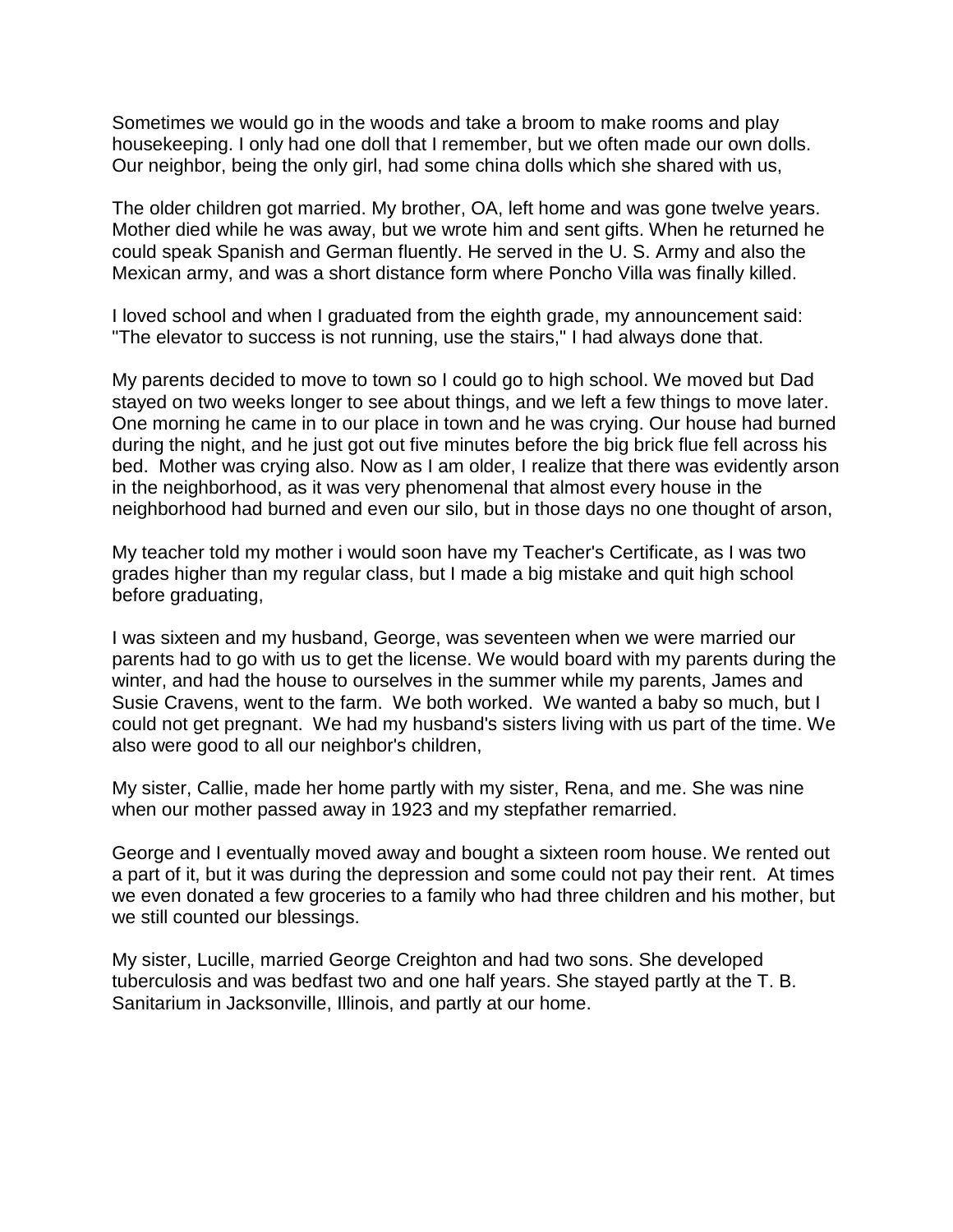She was a comedienne both at home and at the Sanitarium. The only one in the institution who masked on Halloween was Lucille. The nurse invited everyone to her room and some of them thought she was dying, but there she lay in a Halloween costume. Her doctor wrote me that she was the most cooperative patient they ever had. Lucille's oldest son, Thomas, went to live with the paternal grandparents, and we took the youngest, George Milton, in with us to help out until she got well.

I would take him to see her as often as I could, as it was 218 miles to the sanitarium from our hometown of Fairfield, Illinois. I would pull her bed to the window so they could see each other and throw kisses, etc. He was not allowed in, with the exception of the last time I took him. They had moved her in a private room now, and knew she could not get well.

She said she was glad that we loved him so much, and if she did not get well, he was ours, as we hadn't seen or heard from his father. She kept fighting to get well, and would send me jokes to "cheer" me up. I was called many times when they didn't expect her to live, but she would laugh and tell me "they think I'm going to die, but I'm not," and she wouldn't. Finally the last time came.

Her son doesn't remember her. Her other son, Thomas, passed away seventeen months later with T.B. and diabetes, in the same sanitarium and in the same room as his mother. I made many trips and took him gifts to cheer him during his stay at the sanitarium.

After seventeen years, I finally became pregnant and had a beautiful and intelligent boy whom we named Leon. Leon and George were like brothers. We were very concerned about George Milton as he was not well, due to the fact that his mother had T. B. When she was pregnant, so we did everything and gave him nutritious food and medicine and he began to be strong. We had the same love for him as we did our own Leon, but my brother-in-law married a woman with two children, and then he took our boy away from us. He was nine year old then. There was his sled we had bought him for Christmas and many heartaches. We worried that they might not feed him the proper things and medicine that had strengthened him. I became ill. My doctor said i would just have to battle it out myself. We were trying, and very thankful we had one son left, and made the best of it.

We were so homesick to see him that we decided to go see him. We went to the home and his father was at work. We had gone in a truck, and he grabbed his toys and said he was going home with us. I was afraid to take him, but my husband said, he brought him up this far, and he was going to take him. We had driven awhile when we were stopped by two sheriffs and arrested for kidnapping. After we told our story the sheriff said, had they known the facts, they never would have stopped us. We were taken to court and the judge gave him to his father. We had lots of difficulty getting home, stopping and grieving.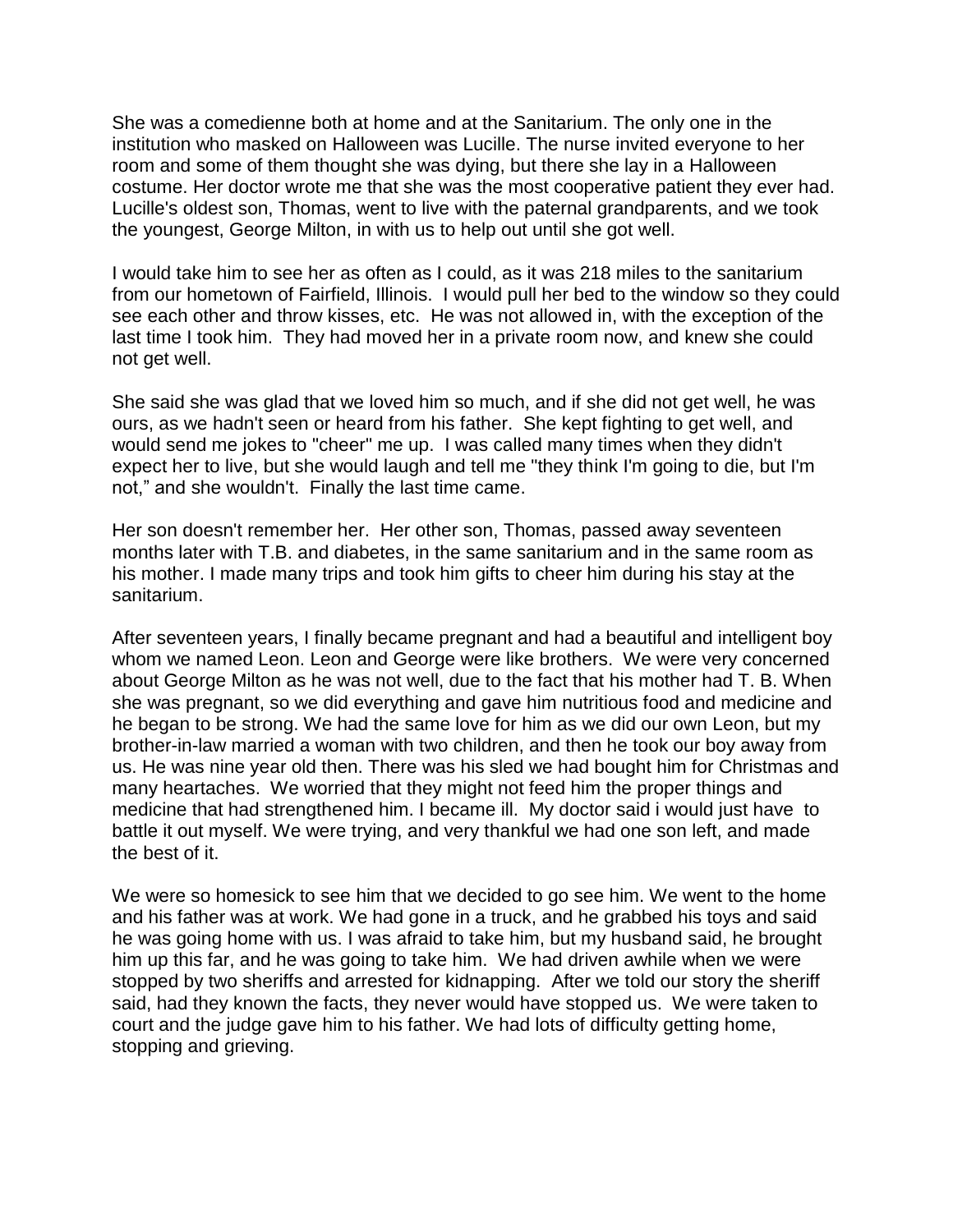It was Halloween now, 1937. Our son Leon was almost four years old. We both taught a Sunday school class and had a party for the boys and girls in our classes. The house was fully decorated with corn stalks, pumpkins and the usual decor. Our son helped me cut pumpkin faces and was in the midst of everything.

He could sing and spell and understand the Bible. If it was Sunday, he would say that he had better put his tools away and not work on his wagon until Monday.

One of our tenants had a boy his age. They had great times playing. One morning they both had on their cowboy suits. The parents went to the grandfather's farm every Saturday a.m. and they always begged for our son to go with them. We always watched Leon so carefully, as we lived on a busy corner and were afraid of cars, so we said he couldn't go to the farm. They assured me they would watch him carefully, and the thought came to me that maybe I was a little selfish, and he was crying to go, so I finally said he could. They did not watch him, and he was kicked in the side of the head by a horse. They rushed him to the doctor and then came for me. I got in the ambulance with him. It was around noon then, and he was gone by 1:30 p.m. I got in touch with my husband, George, who now was a car salesman. All we had left now was our dog "Rex". Our other son, George Milton, was permitted to come to the funeral. I tried to be strong, but had to give up my Sunday School Class. My own father sent me a telegram of sympathy and visited me also later.

I had always loved fall with its beautiful foliage, but now everything was black.

We loafed a long time, as we had good credit, but finally decided to rent a restaurant just around the corner from our home. We worked hard keeping the business open twenty-four hours it expanded rapidly, so we bought the building and made improvements with a "Bob-Tail Basting-blessing Fountain" and other things.

George and I separated just three months before our 25th Wedding anniversary, and he married the woman who cooked for us in the restaurant.

In the meantime, George Milton had left his parents home and hitch-hiked 218 miles back to our home just as we were about to separate. He loved us both and visited his dad, but lived with me. In later years, his own father came to see him and George Milton forgave him and they enjoyed visits also.

Our son, George Milton, is married now and has three lovely children who are a great comfort to me.

My own father re-married years later, and I have two half brothers who I am fond of. One, Ewing, is a mail clerk, the other, Fred, is a C.P.A. and motel owner. He won his scholarship in music on the bass violin. My youngest sister, Callie, married Walter Pool, and was in Chicago now, so my son and I went to Chicago also and went to work. I had worked all through my first marriage, but I didn't mind so much, and I had the restaurant experience. After awhile I went to work for "Precision Equipment Co." After awhile I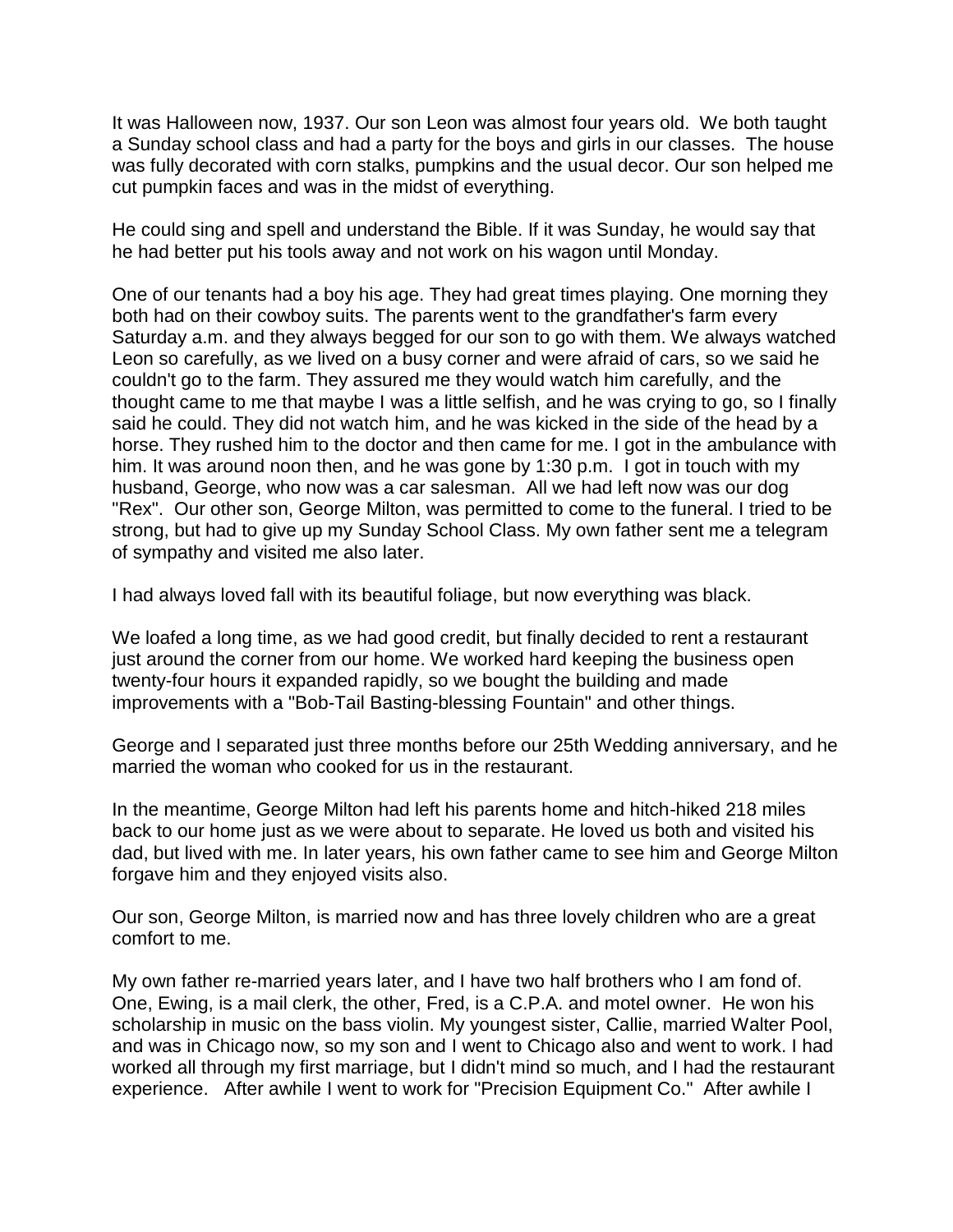then went to work for "Ziff-Davis Publishing Co." I was made supervisor over the flex-owriter and graphotype and had to check mailing and try to meet the dead lines.

I met my lovely husband, Earl Strand, in Chicago, and we were married 32 years. He was a park supervisor for the City of Chicago for Mayor Richard Daley. He held tournaments of different sports and gave trophies for their accomplishments. Trees are now growing which he planted on "Arbor Day." he held an annual Easter bash and the "Battle of the Bands" was under his chairmanship. He held skating parties and one girl he instructed is now in the "Ice Capades." I assisted him many times, and we had many wonderful times together. We went to various activities of the city in the beautiful hotels and restaurants. He was a beautiful dancer. He eventually decided to retire, and we bought a small home in Fox Lake, fifty miles from Chicago. We thoroughly enjoyed the lake.

I developed asthma and, after extensive suffering, we decided to change climates. I went to Phoenix, Arizona alone, and he joined me after six months, obtaining a leave of absence from the city of Chicago. It was a happy reunion. Due to prayer and climate, I improved and went to work for an insurance company. My husband worked as supervisor over the Juvenile Department of Phoenix.

After two years, we returned to Fox Lake, but later the asthma started again, so we spent two winters in St. Petersburg, Florida, then decided to make it our home. We bought a condominium and thought that would be our last move. He had diabetes, so we had to watch his diet, etc., and take medication. Later he had to have a cataract operation on one eye. Then he developed heart trouble. After a "pacemaker" was put in, we felt that everything would be all right, but his toes and feet became infected and he finally, after three years, lost both his legs. He now had artificial legs and a wheel chair and was doing fine.

We were happy and had bought tickets to fly to California to see his only brother and family, when he suddenly became worse, and the doctor found he had cancer of the colon. I went every day to the hospital. The last time he was there three months. He and I had a wonderful visit on Sunday before he passed away on Tuesday. it is two years thanksgiving and I have the following poem being put in the "Chicago Tribune" and "West Side Times" in memory of him.

> "Your hands once touched this table and this silver, and I have seen your fingers hold this glass. These things do not remember you darling, but I do and your touch upon them will not pass from me. Your loving wife, Georgia"

Now I am alone and very lonely at this Holiday Season, but I am thankful for those I have left. My foster son, George Milton Creighton and wife, Vera, and family will come as often as they can, and I am slowly trying to get back to the "Top of the Hill" (with malice toward none and charity for all) and with god's help, I'll make it.